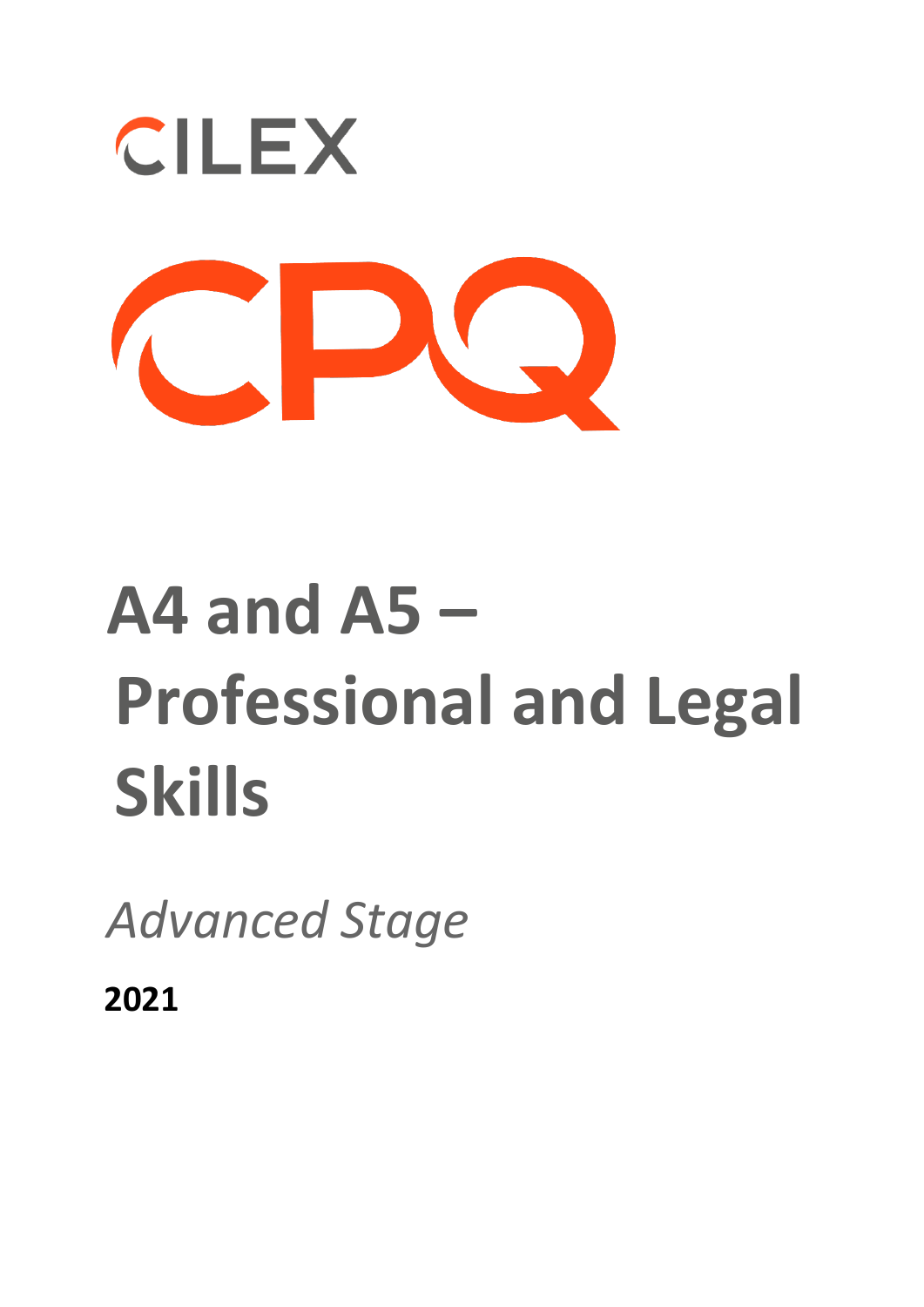## **A4 and A5: Professional and Legal Skills**

The aim of this module is to develop the essential professional and legal skills introduced at Foundation Stage, helping you to progress your legal career.

A successful legal professional is one who has the skills to increase both individual and team productivity and efficiency. The skills developed at the Advanced Stage will allow you to do this through the development of your interpersonal skills, appreciation of the importance of continuous learning and an increased commercial awareness. You will also consider the potential impact of technology on the role you perform and the legal sector.

The module covers:

- Succeeding in the legal environment; The role of the senior paralegal in a legal environment
	- o Personal impact
	- o Working in a team
	- o Setting standards
	- o Client first approach
	- o Commercial focus
	- o The impact of technology
- **Effective communication** 
	- o Communicating with internal and external clients
- Using technology to carry out legal research

#### **Learning Outcomes**

By the end of this module you will be able to:

- Understand the purpose of an organisational strategy and how it aligns to individual and team targets and the role you play
- Understand how a legal entity operates and the opportunities technology presents
- Identify personal skills and knowledge gaps
- Understand accounts rules including handling a client's money
- Communicate more effectively, including accurate legal writing and drafting
- Apply a brief to carry out effective legal research, to support a legal outcome

#### *Linked online assessment: A4 and A5*

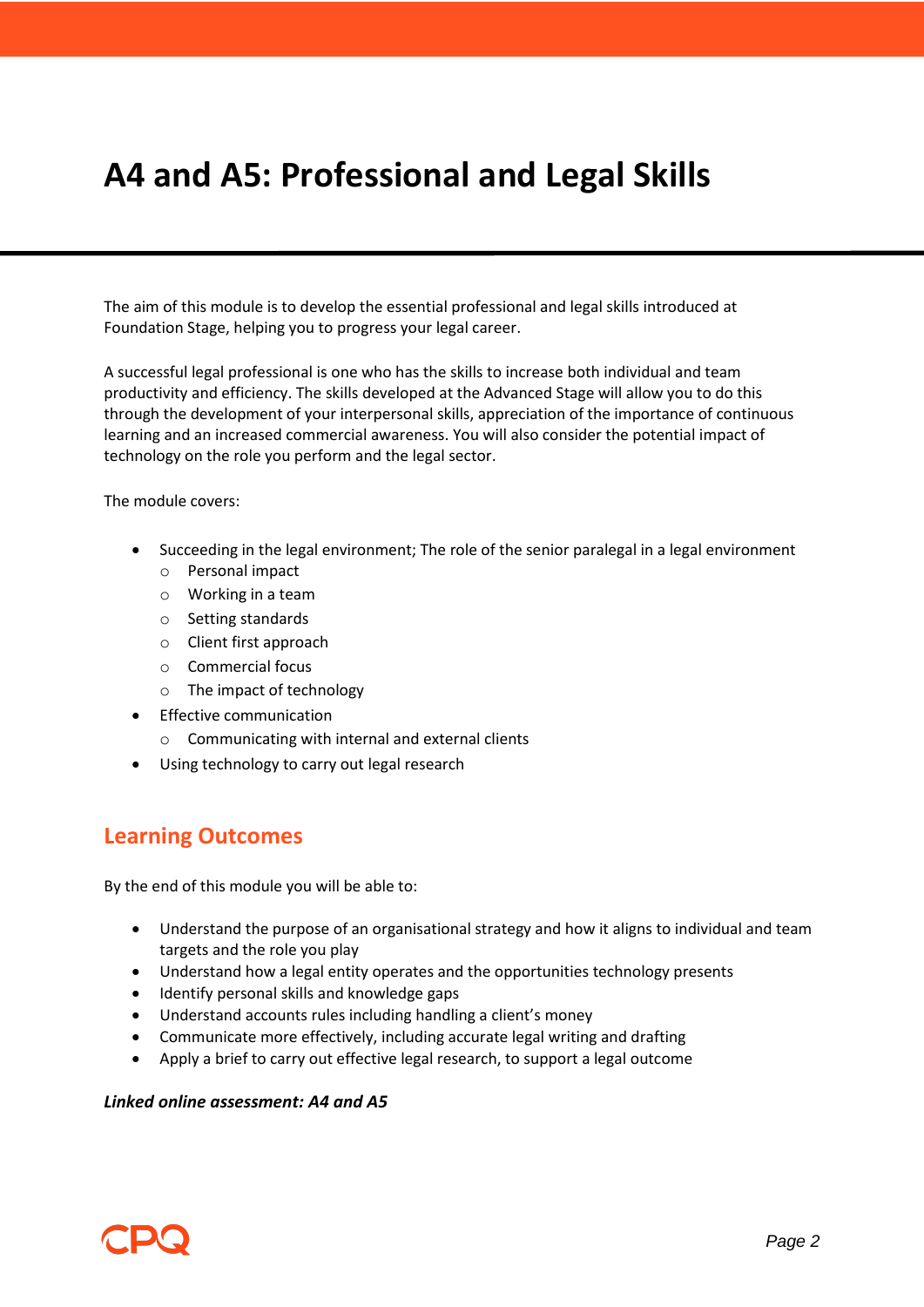## **A4: Succeeding in the Legal Environment**

| 1. Personal Impact | Your interpersonal skills are fundamental to achieving success in an<br>organisation. You will need to effectively manage and develop<br>relationships with others, whether they are internal or external clients.<br>You are likely not just to have to manage your own workload, but to<br>actively organise and monitor others within the organisation. Your<br>focus needs to be on achieving the common goals of the organisation<br>you work for.<br>Interpersonal relationships<br>a) |
|--------------------|----------------------------------------------------------------------------------------------------------------------------------------------------------------------------------------------------------------------------------------------------------------------------------------------------------------------------------------------------------------------------------------------------------------------------------------------------------------------------------------------|
|                    | Illustrate how emotional intelligence is used to understand<br>$\bullet$<br>the needs and feelings of others to create a positive, high-<br>functioning workplace<br>Show how an understanding of interpersonal skills can help<br>$\bullet$                                                                                                                                                                                                                                                 |
|                    | manage and resolve conflict situations<br>Identify conflict<br>$\circ$<br>o Understand why conflict exists<br>o Strategies to manage conflict                                                                                                                                                                                                                                                                                                                                                |
|                    | Define resilience and identify how it can be built in the<br>٠<br>workplace                                                                                                                                                                                                                                                                                                                                                                                                                  |
|                    | Understand the principles of assertiveness<br>Know how to motivate others to achieve the common goals                                                                                                                                                                                                                                                                                                                                                                                        |
|                    | of the organisation<br>Understand your role as an informal mentor                                                                                                                                                                                                                                                                                                                                                                                                                            |
|                    | b) Diversity and respect                                                                                                                                                                                                                                                                                                                                                                                                                                                                     |
|                    | Actively consider the impact of equality, diversity, and<br>cultural difference within the workplace                                                                                                                                                                                                                                                                                                                                                                                         |
|                    | Review legal transactions through the lens of diversity and<br>$\bullet$<br>cultural difference<br>Clients<br>O<br><b>Third Parties</b><br>$\Omega$                                                                                                                                                                                                                                                                                                                                          |
|                    | <b>Time Management</b><br>C)                                                                                                                                                                                                                                                                                                                                                                                                                                                                 |
|                    | Plan, organise and monitor your own time in a work<br>environment                                                                                                                                                                                                                                                                                                                                                                                                                            |
|                    | Keeping files up to date<br>$\circ$<br>Communicating with clients and third parties in a<br>$\circ$<br>timely manor                                                                                                                                                                                                                                                                                                                                                                          |
|                    | Monitor others' time management and act if necessary, to<br>ensure goals are met                                                                                                                                                                                                                                                                                                                                                                                                             |
|                    | Understand how to overcome barriers to effective time<br>management for self and others                                                                                                                                                                                                                                                                                                                                                                                                      |
|                    | Effectively manage chargeable and non-chargeable time<br>Manage your workload and self-care                                                                                                                                                                                                                                                                                                                                                                                                  |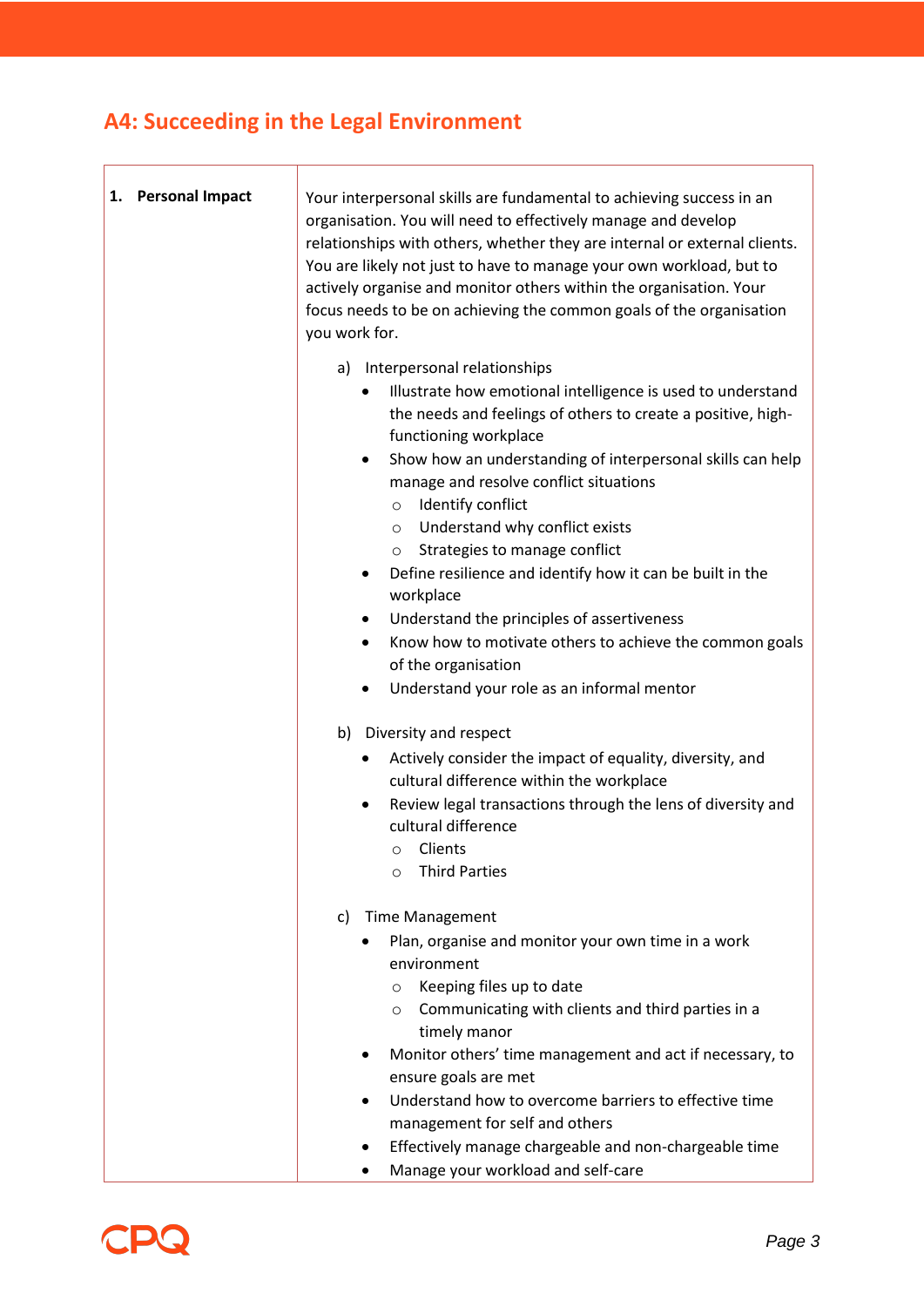|                         | d) Building rapport and effective working relationships<br>Build rapport with internal and external clients<br>Ensure that knowledge is shared promptly with the<br>٠<br>appropriate person<br>Identify opportunities to share knowledge and resources<br>٠<br>Acknowledge and respond to the needs of others;<br>٠<br>respecting differences<br>e) Networking<br>Create internal networks<br>Identify the potential to create external networks<br>$\bullet$<br>Understand how technology can be used to create a<br>٠<br>networking opportunity |
|-------------------------|---------------------------------------------------------------------------------------------------------------------------------------------------------------------------------------------------------------------------------------------------------------------------------------------------------------------------------------------------------------------------------------------------------------------------------------------------------------------------------------------------------------------------------------------------|
| Working in a team<br>2. | You will be central to the team achieving its designated goals, whether<br>you have set them, or they have been set by others in the organisation.<br>You should use technology to enhance working in a team, personally<br>supporting others to achieve common goals.                                                                                                                                                                                                                                                                            |
|                         | a) Role within a team and the organisation<br>Participate as a key member of the team in order to<br>achieve the designated goals:<br>Setting deadlines and prioritising<br>O<br><b>SMART</b> action planning<br>O<br><b>Target setting</b><br>$\circ$<br>Accepting responsibility<br>$\circ$                                                                                                                                                                                                                                                     |
|                         | b) The impact of technology on teams<br>Use technology to support and enhance team collaboration<br>٠<br>Technology to support remote working<br>Use of digital planning tools<br>$\bullet$                                                                                                                                                                                                                                                                                                                                                       |
|                         | Manage team workload<br>C)<br>Support others when needed to achieve goals<br>Understand the principles and benefits of delegated<br>responsibility                                                                                                                                                                                                                                                                                                                                                                                                |
|                         | d) Decision making and developing solutions<br>Analyse information from different sources to develop a<br>reasoned conclusion<br>Apply strategies to challenge information in a professional<br>manner<br>Considerer alternative views and test the validity of<br>O<br>ideas                                                                                                                                                                                                                                                                     |

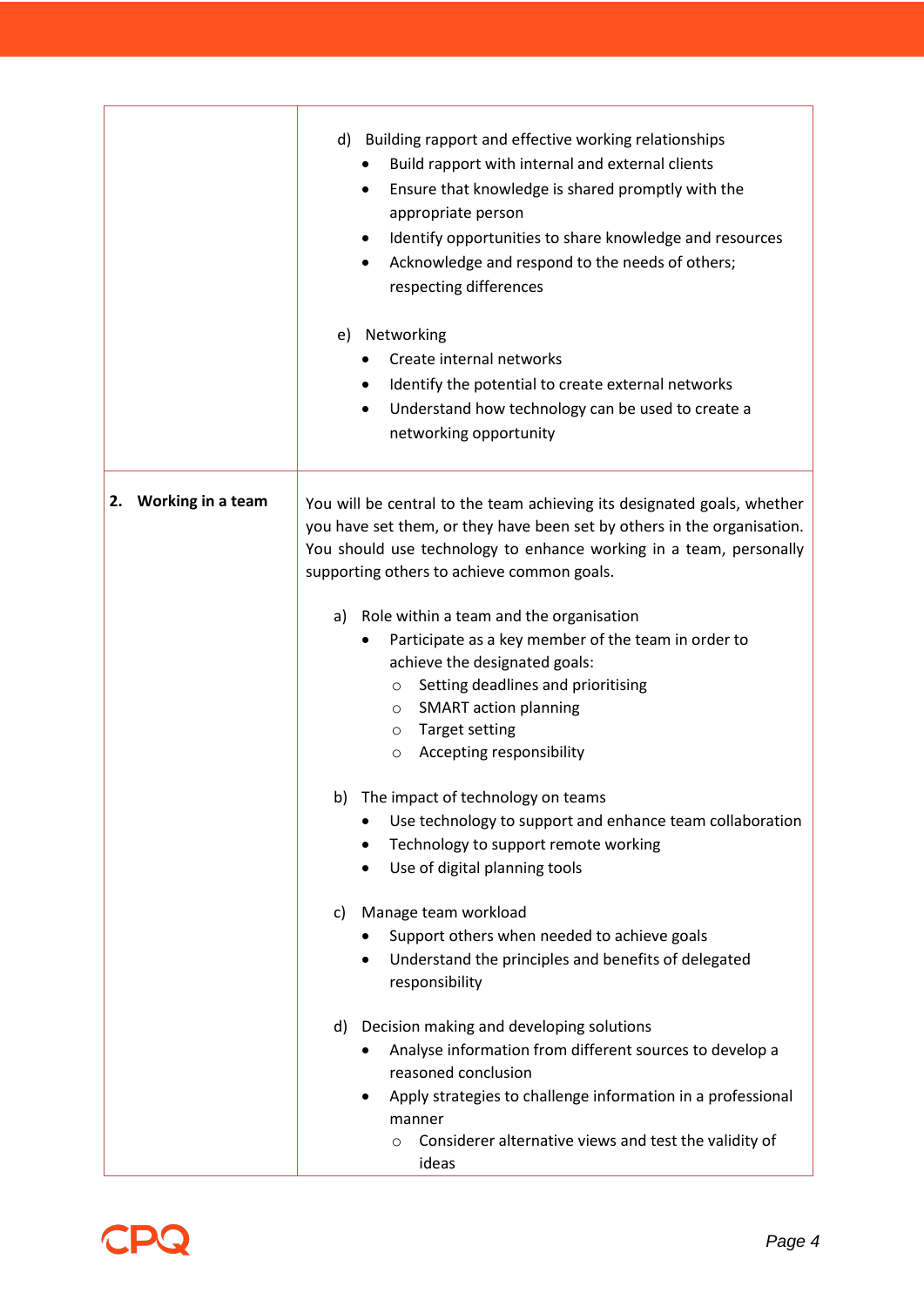|                                | Analyse alternative solutions using qualitative and<br>$\circ$<br>quantitative data<br>Prioritise key issues<br>Appreciate when more expert help is required, identifying<br>linkages, inconsistencies and ambiguities                                                                                                                                                                                                                                                                                                                                                                                                                                                                                                                                                                                                                                                                                                                               |
|--------------------------------|------------------------------------------------------------------------------------------------------------------------------------------------------------------------------------------------------------------------------------------------------------------------------------------------------------------------------------------------------------------------------------------------------------------------------------------------------------------------------------------------------------------------------------------------------------------------------------------------------------------------------------------------------------------------------------------------------------------------------------------------------------------------------------------------------------------------------------------------------------------------------------------------------------------------------------------------------|
| <b>Setting Standards</b><br>3. | The profession is ever-changing, and you will be encouraged and<br>supported through any changes to ensure that you are continuously<br>developing and working towards becoming successful. You should<br>always conduct business in line with the code for professional and<br>personal conduct. Appraisal and CPD are important, and you should<br>actively engage in the appraisal process, as an appraisee and an<br>appraiser, setting performance targets for yourself and others, giving<br>and receiving feedback.<br>a) External Regulation                                                                                                                                                                                                                                                                                                                                                                                                 |
|                                | Apply the duties and responsibilities of the code for<br>professional and personal conduct throughout internal and<br>external transactions                                                                                                                                                                                                                                                                                                                                                                                                                                                                                                                                                                                                                                                                                                                                                                                                          |
|                                | b) Accounts rules and handling client money<br>Understand the CILEx accounts rules<br>Ability to record and account for client money ensuring<br>$\circ$<br>it is allocated promptly<br>Understand the need to keep client money safe and<br>$\circ$<br>away from that of the business<br>Understand when and how to account for interest to<br>$\circ$<br>the client<br>Know how to rectify mistakes on an account<br>O<br>Understand money held as an agent/stakeholder<br>O<br>Double Entry bookkeeping - in outline<br>Understand the requirement to post entries to the<br>$\circ$<br>client ledger account and the appropriate cash books<br>of a legal entity<br>Understand when and how to send a bill of costs and<br>$\circ$<br>charge applicable VAT<br>Understand when it is appropriate to provide the client<br>with a financial statement<br>Understand what is meant by a disbursement<br>Know how to deal with errors on an account |
|                                | Appraisal and CPD as a driver for improvement<br>C)<br>Understand the importance of appraisals, as an appraiser<br>and appraisee<br>Understand the different ways in which appraisals are used<br>٠<br>e.g. 360 appraisal, rating scale, management by objective                                                                                                                                                                                                                                                                                                                                                                                                                                                                                                                                                                                                                                                                                     |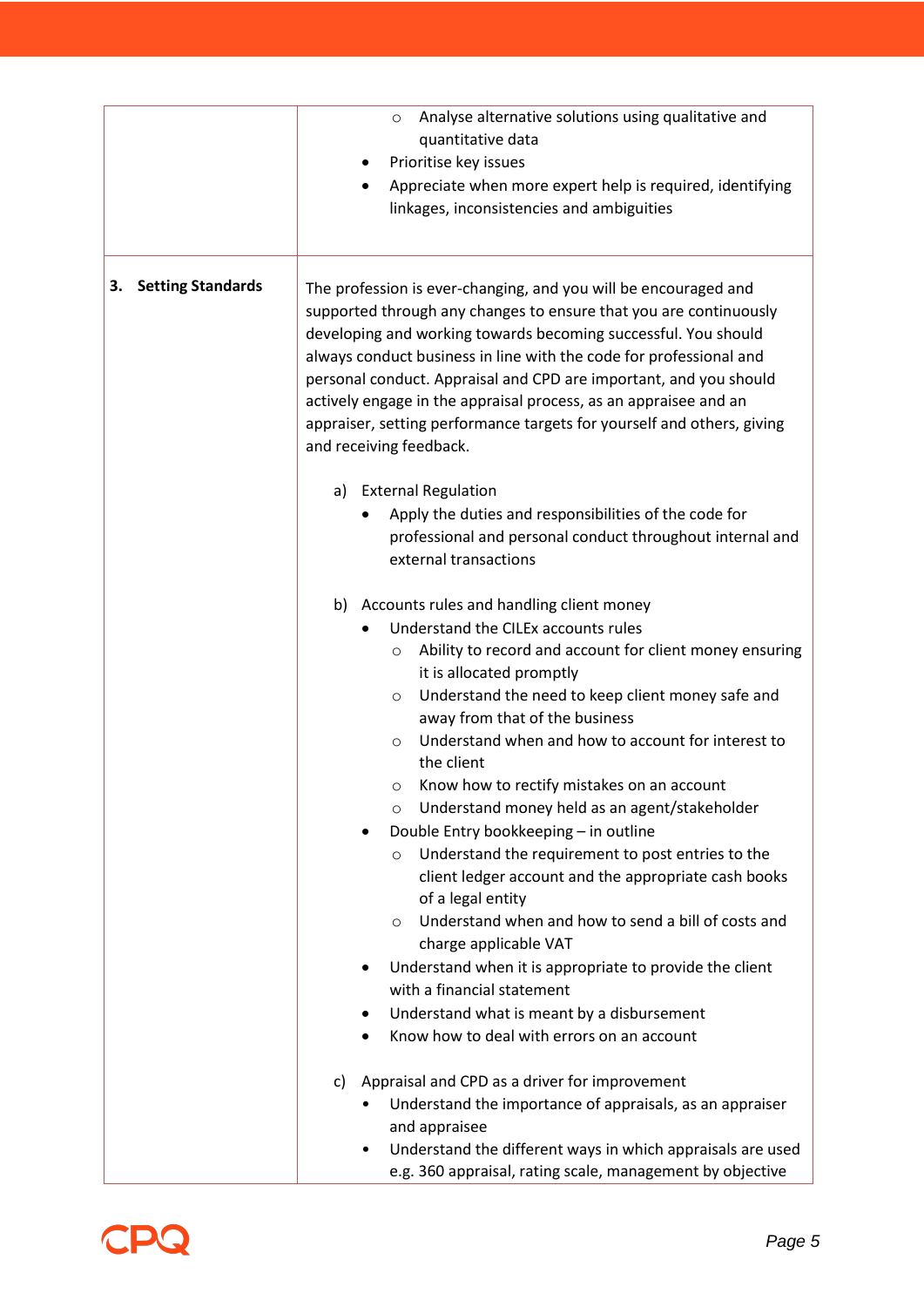|                                    | Set performance targets for self and others<br>٠<br><b>SMART objectives</b><br>$\circ$<br>Identify and pursue opportunities for CPD<br>CILEx CPD requirements and support<br>$\circ$<br>Act on feedback to improve performance<br>Use reflective practice models e.g.Gibbs reflective<br>$\circ$<br>cycle<br>Understand how formal and informal feedback is given to<br>allow others to improve performance                                                                                                                                                                                                                                                                                                                                                                                                                                                                                                                                                                                                                                                                                                                                                                                                                                                                                                                                                                        |
|------------------------------------|------------------------------------------------------------------------------------------------------------------------------------------------------------------------------------------------------------------------------------------------------------------------------------------------------------------------------------------------------------------------------------------------------------------------------------------------------------------------------------------------------------------------------------------------------------------------------------------------------------------------------------------------------------------------------------------------------------------------------------------------------------------------------------------------------------------------------------------------------------------------------------------------------------------------------------------------------------------------------------------------------------------------------------------------------------------------------------------------------------------------------------------------------------------------------------------------------------------------------------------------------------------------------------------------------------------------------------------------------------------------------------|
| <b>Client First Approach</b><br>4. | Successful performance involves ensuring that the needs of a client are<br>in line with the firm's professional and ethical obligations. You will be<br>required to manage internal and external client expectations. To be<br>able to do this you need to understand how your organisation puts<br>client service at the centre of its culture, creating and implementing<br>service standards for clients.<br>The relationship of external client service to the success of the<br>a)<br>organisation<br>Understand how to provide a client focused service<br>Know how an organisation's objectives can go beyond<br>profit<br>Effectively manage external client expectations<br>Delivering negative news<br>$\circ$<br>Questioning<br>$\circ$<br>Agreement on deliverables<br>$\circ$<br>Managing risk<br>$\circ$<br>Managing internal drivers<br>O<br>The importance of the internal client<br>b)<br>Understand how internal client relationships are reflective<br>of the culture of the organisation<br>Implement client service standards for internal clients<br>Effectively manage internal client expectations<br>Delivering negative news<br>$\circ$<br>Questioning<br>$\circ$<br>Agreement on deliverables and timing<br>$\circ$<br>Fulfilling professional and ethical considerations<br>C)<br>Ensure that clients are served in an ethical and professional<br>way |

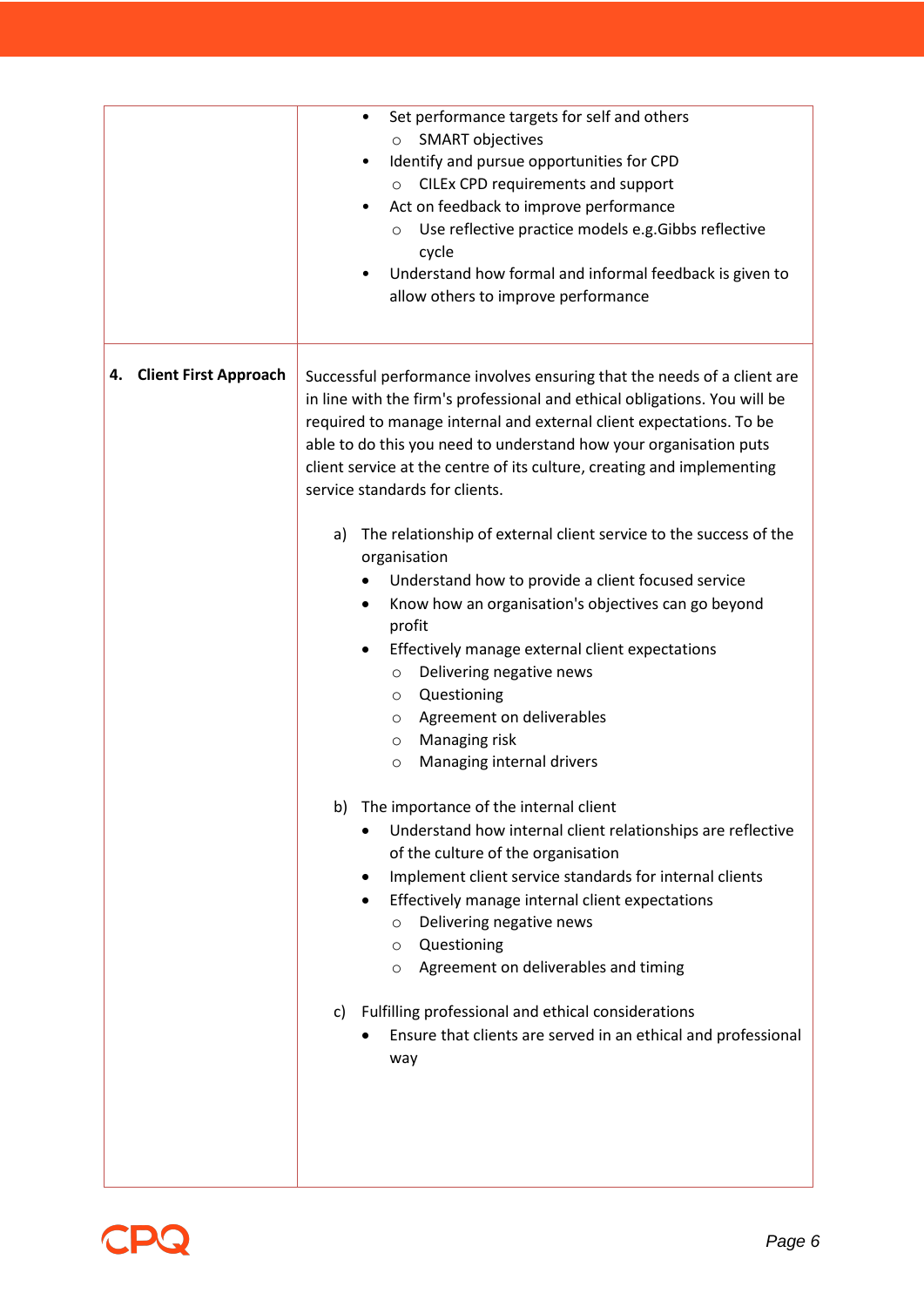| 5. Commercial Focus | Regardless of the type of organisation you work for, there needs to be<br>a commercial focus to ensure that you maximise performance and in<br>the case of private practice, generate revenue. Although you are not<br>expected to be an accountant, a basic understanding of accounts is<br>essential. You also need to recognise the potential for opportunity,<br>considering both legal and non-legal aspects, be aware of what can<br>impact on performance, considering how they can be mitigated.<br>Therefore, you should know:                                                                                                                                                                                                                                                                                                    |
|---------------------|--------------------------------------------------------------------------------------------------------------------------------------------------------------------------------------------------------------------------------------------------------------------------------------------------------------------------------------------------------------------------------------------------------------------------------------------------------------------------------------------------------------------------------------------------------------------------------------------------------------------------------------------------------------------------------------------------------------------------------------------------------------------------------------------------------------------------------------------|
|                     | a) Opportunities to practice law<br>Identify potential non-contentious and contentious work<br>within an organisation<br>Identify ways of mitigating factors which impact on an<br>$\bullet$<br>organisation structure                                                                                                                                                                                                                                                                                                                                                                                                                                                                                                                                                                                                                     |
|                     | b) Commercial opportunities in a legal practice<br>Recognise opportunities within the organisation to diversify<br>or expand<br>Apply knowledge of recent or current external issues<br>$\circ$<br>facing legal entities<br>Explain what factors impact on performance within the<br>٠<br>legal organisation<br>The definition and purpose of organisational strategy<br>$\circ$<br>Understand how a competitive advantage arises and<br>$\circ$<br>how a firm can differentiate themselves from<br>competitors.<br>Awareness of budgets and how they are used in a<br>$\circ$<br>business<br>Types of key performance indicators and the use of<br>$\circ$<br>them in motivating teams<br>Understand the role of 'senior paralegal' in generating<br>income<br>Offer additional services and articulate value to the<br>$\circ$<br>client |
|                     | Basic finance and business accounts awareness<br>C)<br>Basic finance terminology e.g. income/capital and profit<br>Identify and understand the function, principles, and main<br>$\bullet$<br>components of a statement of profit and loss and a balance<br>sheet - the relationship to a trial balance<br>Understand the taxation system as it applied to individuals<br>٠<br>and corporations                                                                                                                                                                                                                                                                                                                                                                                                                                            |

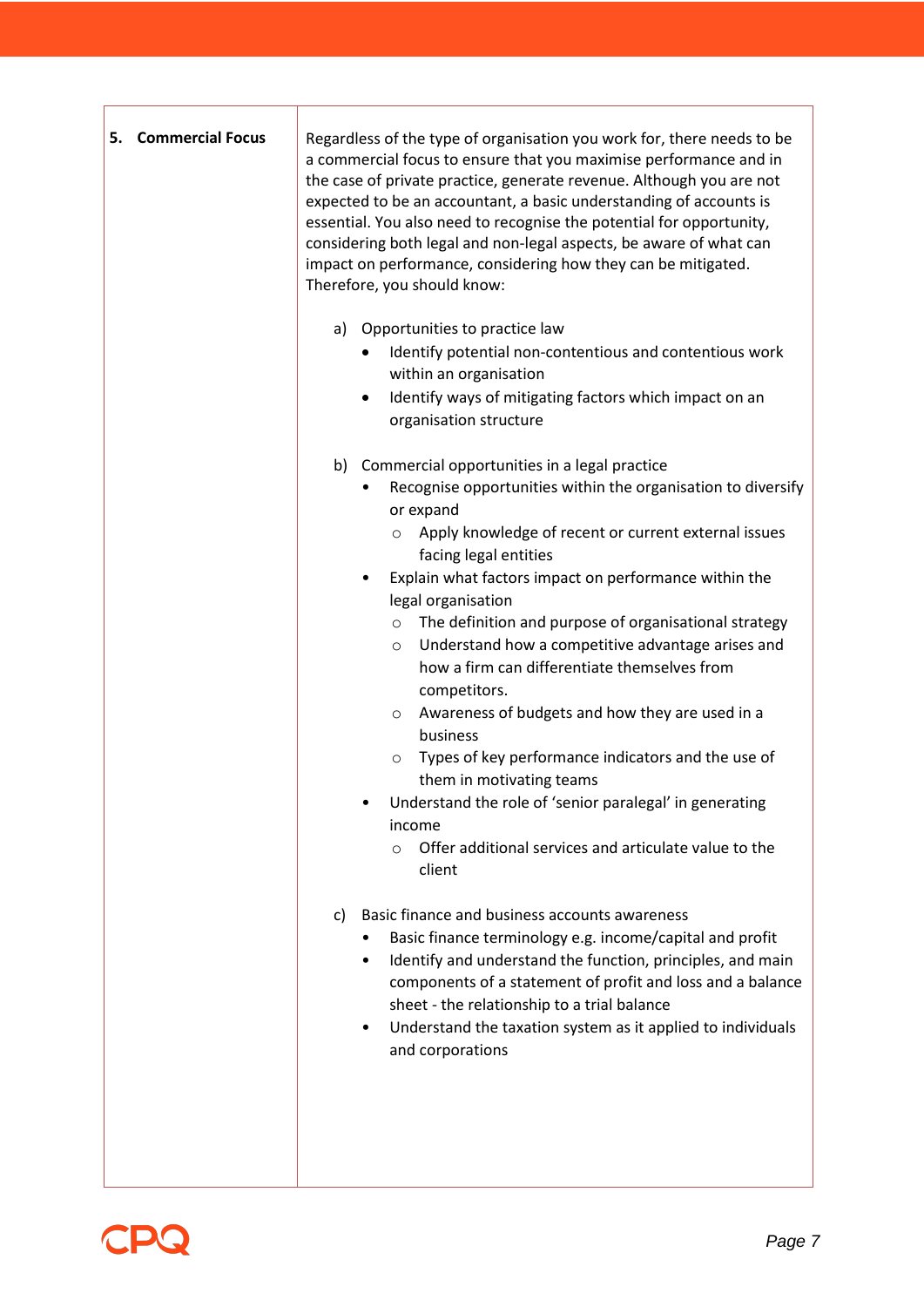|  | 6. The Impact of<br><b>Technology</b>                                                                                                                                                                                                                                                                                                                                                                                                                                                                                                                                  | The legal professional requires an appreciation of the potential impact<br>of the growth in technology for the legal sector. You will use standard<br>software applications on an almost daily basis, however your<br>knowledge will need to go further and you will be required to<br>understand where specific technology such as artificial intelligence, can<br>be used effectively in the legal environment. As the use of technology<br>becomes more prevalent in the legal office, you need to actively<br>consider how you mitigate against hacking, fraudulent activity and so<br>forth. Therefore, you need to know the following: |
|--|------------------------------------------------------------------------------------------------------------------------------------------------------------------------------------------------------------------------------------------------------------------------------------------------------------------------------------------------------------------------------------------------------------------------------------------------------------------------------------------------------------------------------------------------------------------------|----------------------------------------------------------------------------------------------------------------------------------------------------------------------------------------------------------------------------------------------------------------------------------------------------------------------------------------------------------------------------------------------------------------------------------------------------------------------------------------------------------------------------------------------------------------------------------------------------------------------------------------------|
|  |                                                                                                                                                                                                                                                                                                                                                                                                                                                                                                                                                                        | Different types of software applications used in the workplace<br>a)<br>Use standard software applications within the business<br>environment<br>Understand the limitations of using specific types of<br>٠<br>software applications<br>Understand the benefits and limitations of a website<br>$\bullet$                                                                                                                                                                                                                                                                                                                                    |
|  | The use of systems in practice<br>b)<br>Understand the core principles of legal technology e.g.<br>databases, search, automation<br>Explain how IT specific systems benefit practice e.g.<br>$\bullet$<br>efficiency, client satisfaction, automation of routine tasks<br>Have an overview of types of systems used<br><b>Customer Relationship Management systems</b><br>$\circ$<br>Case Management systems<br>O<br>Cloud computing<br>$\circ$<br>Cloud file sharing<br>$\circ$<br>Be aware of the use of specific systems in non-contentious<br>and contentious work |                                                                                                                                                                                                                                                                                                                                                                                                                                                                                                                                                                                                                                              |
|  |                                                                                                                                                                                                                                                                                                                                                                                                                                                                                                                                                                        | c) Use technology to communicate<br>• Use online communication in the legal environment: Skype,<br>Teams, Zoom etc.<br>Differentiate in language and format between internal and<br>٠<br>external communication<br>Differentiate in language between formal and informal<br>$\bullet$<br>communication.<br>Use the appropriate etiquette in communicating using IT<br>systems.                                                                                                                                                                                                                                                               |
|  |                                                                                                                                                                                                                                                                                                                                                                                                                                                                                                                                                                        | The risks associated with office technology<br>d)<br>Illustrate how the risks associated with office technology<br>can be mitigated<br>Cybersecurity<br>$\circ$<br><b>Emotional impact</b><br>$\circ$                                                                                                                                                                                                                                                                                                                                                                                                                                        |
|  |                                                                                                                                                                                                                                                                                                                                                                                                                                                                                                                                                                        | Explain how legal technology is changing the landscape of the<br>e)<br>legal sector and consider opportunities for your own firm/legal<br>department                                                                                                                                                                                                                                                                                                                                                                                                                                                                                         |

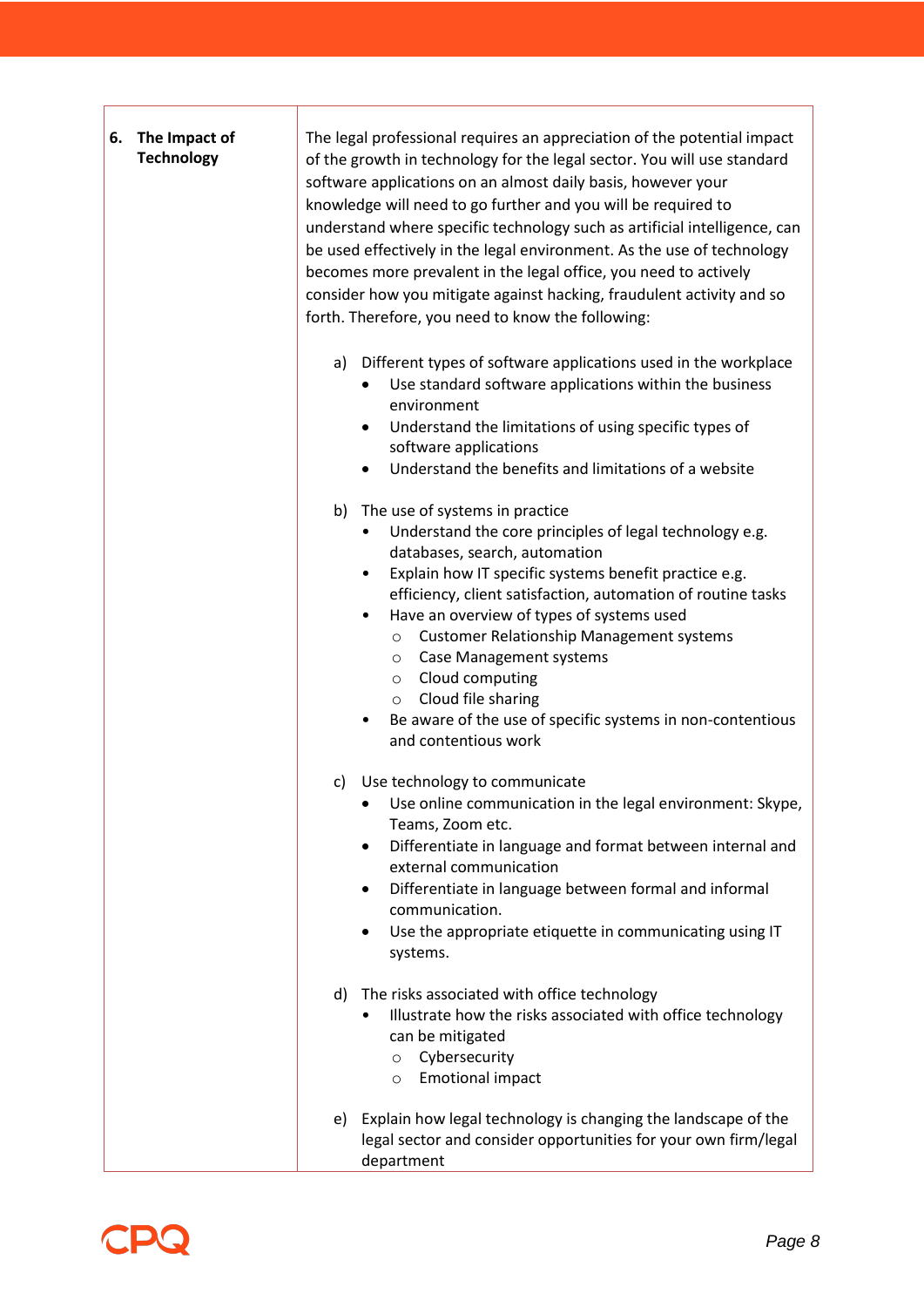|                                                                                   | Overview of:<br>$\bullet$<br>Smart contracting<br>$\circ$<br>Use of AI<br>$\circ$<br>Cybercrime<br>O<br>Encryption<br>O<br>Predictive coding<br>O<br>Legal apps<br>O<br>Legal spend management systems<br>O<br>DIY law<br>$\circ$<br><b>Unbundling Services</b><br>O<br>Using technology for marketing law firms<br>$\circ$                                                                                                                                                                                                                                                                                                                                                                                                                                                                                                                                                                                                                                                                                                                                                                                                                                                                                                                                                                                                                                                                                                                                                                                                                                                                                                                                                                                                                                                                                    |
|-----------------------------------------------------------------------------------|----------------------------------------------------------------------------------------------------------------------------------------------------------------------------------------------------------------------------------------------------------------------------------------------------------------------------------------------------------------------------------------------------------------------------------------------------------------------------------------------------------------------------------------------------------------------------------------------------------------------------------------------------------------------------------------------------------------------------------------------------------------------------------------------------------------------------------------------------------------------------------------------------------------------------------------------------------------------------------------------------------------------------------------------------------------------------------------------------------------------------------------------------------------------------------------------------------------------------------------------------------------------------------------------------------------------------------------------------------------------------------------------------------------------------------------------------------------------------------------------------------------------------------------------------------------------------------------------------------------------------------------------------------------------------------------------------------------------------------------------------------------------------------------------------------------|
| <b>Communication with</b><br>7.<br><b>Internal and External</b><br><b>Clients</b> | You will likely have daily communication with internal and external<br>clients, as well as third parties such as the Land Registry, the Court or<br>another lawyer. As such, you will need to use all your skills as an<br>effective communicator, including the ability to negotiate effectively<br>and take accurate instructions. Both your oral and written<br>communication needs to be effective and appropriate. You will need to<br>demonstrate the ability to draft appropriate documentation which has<br>no spelling errors and is grammatically correct.<br>The importance of effective communication within a legal<br>a)<br>environment<br>Use appropriate methods of communication with a range<br>$\bullet$<br>of clients and third parties<br>Prepare for and conduct successful client interviews<br>٠<br>Prepare for and undertake straightforward negotiations<br>٠<br>and influence in favour of a preferred solution<br>Principled negotiation<br>$\circ$<br>Positional bargaining<br>$\circ$<br>Collaborative and distributive negotiation<br>O<br>BATNA (best alternative to negotiated agreement)<br>O<br>Explain why specific methods are used in specific<br>circumstances<br>Illustrate where barriers have been overcome to effective<br>$\bullet$<br>communication<br>The use of verbal communication to effectively communicate a<br>b)<br>message<br>Provide questions for different situations with internal and<br>external clients and third parties<br>Tailor the message for different audiences, conveying the<br>$\bullet$<br>message concisely and, where appropriate, persuasively<br>Speak at the appropriate pace<br>٠<br>Maintain high professional and ethical standards under<br>٠<br>pressure<br>The role non-verbal ques play in effective communication<br>C) |
|                                                                                   |                                                                                                                                                                                                                                                                                                                                                                                                                                                                                                                                                                                                                                                                                                                                                                                                                                                                                                                                                                                                                                                                                                                                                                                                                                                                                                                                                                                                                                                                                                                                                                                                                                                                                                                                                                                                                |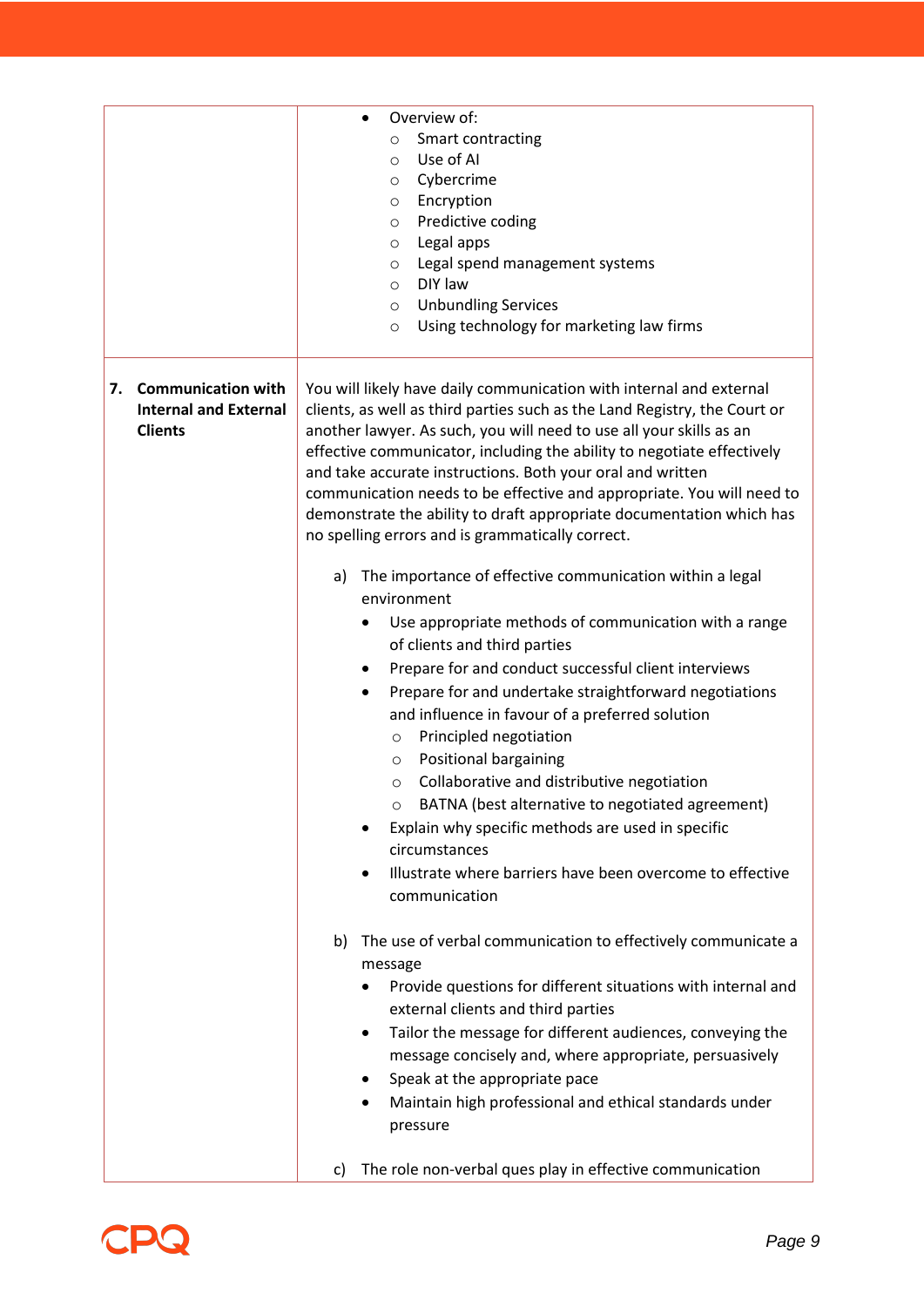| Explain how non-verbal cues helps with effective<br>$\bullet$<br>communication<br>Act on non-verbal cues to change approach in<br>communication e.g. eye contact, posture, facial expression,<br>personal space and distancing                                                                                                                                                                      |
|-----------------------------------------------------------------------------------------------------------------------------------------------------------------------------------------------------------------------------------------------------------------------------------------------------------------------------------------------------------------------------------------------------|
| d) Actively listen to internal and external clients to effectively<br>meet their requirements<br>Use critical listening to evaluate and analyse<br>$\bullet$<br>Use reflective listening skills to paraphrase<br>$\bullet$<br>Take accurate instructions relating to legal matters from<br>$\bullet$<br>colleagues and client<br>Understand how to communicate with vulnerable clients<br>$\bullet$ |
| e) The importance of effective and accurate legal writing<br>Effectively take notes on which to then base<br>correspondence<br>Draft correspondence, which is accurate, clear and<br>$\bullet$<br>unambiguous<br>Draft correspondence, which is grammatically correct, with<br>$\bullet$<br>no spelling mistakes                                                                                    |
| Drafting original and precedent forms of communication<br>f)<br>Create different forms of written communication by<br>drafting:<br>Routine letter<br>$\circ$<br>Client care letter<br>$\circ$<br>o Attendance note<br>Matter creation form<br>$\circ$<br>o Email<br>Website correspondence<br>$\circ$<br>File note<br>$\circ$                                                                       |

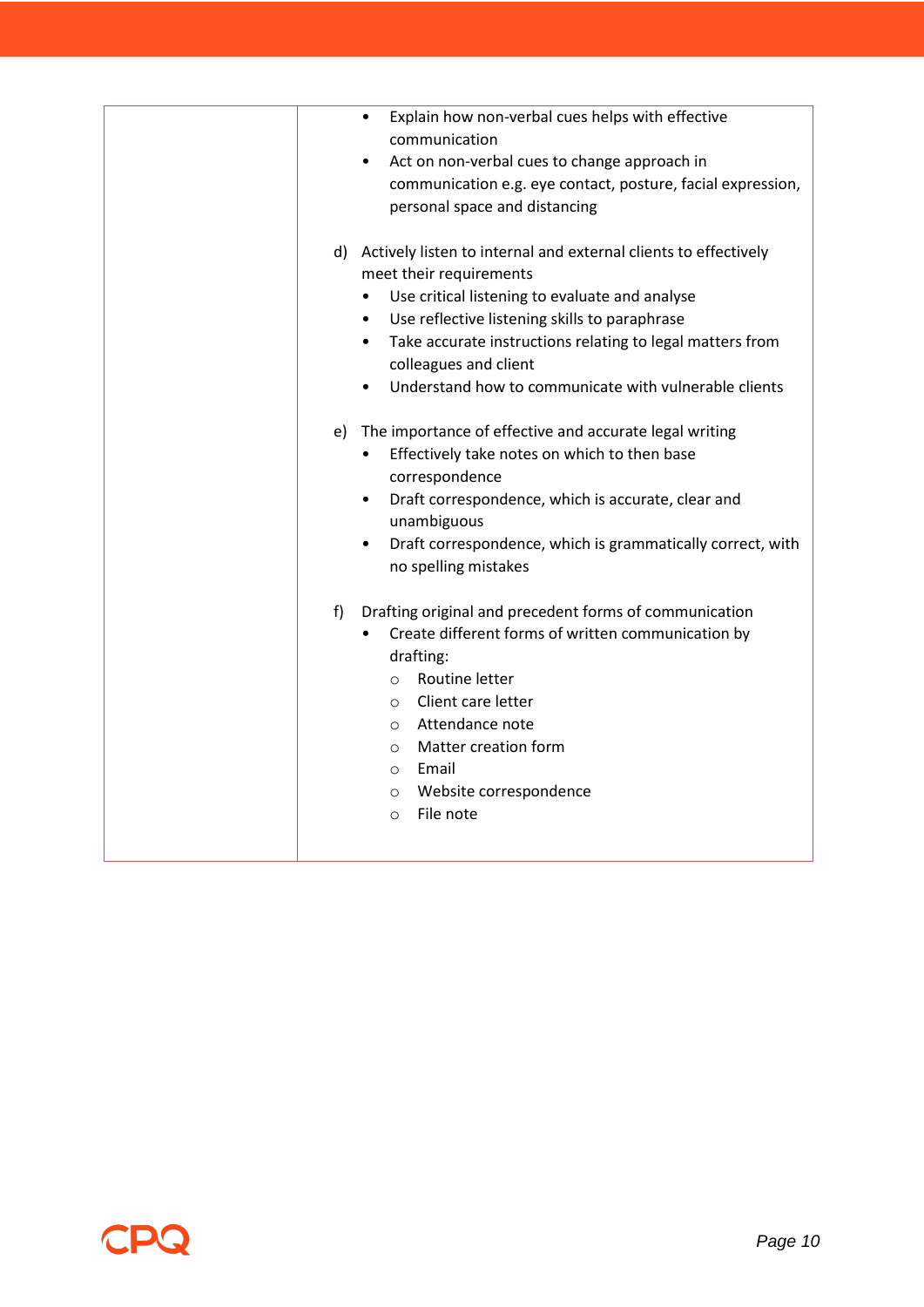## **A5: Using Technology to carry out Legal Research**

| 8. Conducting Legal<br><b>Research</b> | Legal research is an essential aspect of your practice and you ensure<br>that you plan and execute your research in a timely and purposeful<br>way. You can effectively use research tools for any legal purpose,<br>whether that be contentious or non-contentious in nature. In respect of<br>findings, you demonstrate your ability to use the information found in a<br>constructive way to provide legal advice.                                                                                                                                                                                                              |
|----------------------------------------|------------------------------------------------------------------------------------------------------------------------------------------------------------------------------------------------------------------------------------------------------------------------------------------------------------------------------------------------------------------------------------------------------------------------------------------------------------------------------------------------------------------------------------------------------------------------------------------------------------------------------------|
|                                        | a) The scope and purpose of legal research, ascertain the legal<br>context and issues<br>Use legal research to support or challenge legal reasoning<br>Use legal research to provide supporting information in the<br>$\bullet$<br>preparation for hearings, advocacy or negotiations<br>Reach a conclusion upon which legal advice can be based<br>$\bullet$<br>Identify the legal issues raised by the problem<br>$\bullet$<br>Formulate the questions that need to be investigated and<br>٠<br>answered<br>Use non-legal sources of information and secondary<br>$\bullet$<br>sources to narrow the issues and gain an overview |
|                                        | b) Determining the most appropriate legal resources to use<br>Use 'finding tools' such as databases, search engines or<br>٠<br>indexes to carry out legal research.<br>Justify the use of primary and secondary sources.<br>Understand the financial drivers in respect of choice.<br>$\bullet$                                                                                                                                                                                                                                                                                                                                    |
|                                        | c) The importance of search terminology to use legal sources<br>effectively<br>Use 'indexed' and 'free-text' searching to carry out legal<br>research.<br>Correctly use search terms and connectors to effectively<br>search.<br>Understand the potential dangers of unstructured internet<br>searches.                                                                                                                                                                                                                                                                                                                            |
|                                        | Using primary sources (Acts of Parliament, statutory<br>d)<br>instruments and case law) to inform research<br>Utilise appropriate information from an Act or Statutory<br>Instrument in reaching a conclusion<br>Cite information from the Act or Statutory Instrument<br>appropriately<br>Utilise appropriate information from a case in reaching a<br>conclusion                                                                                                                                                                                                                                                                 |

 $\Gamma$